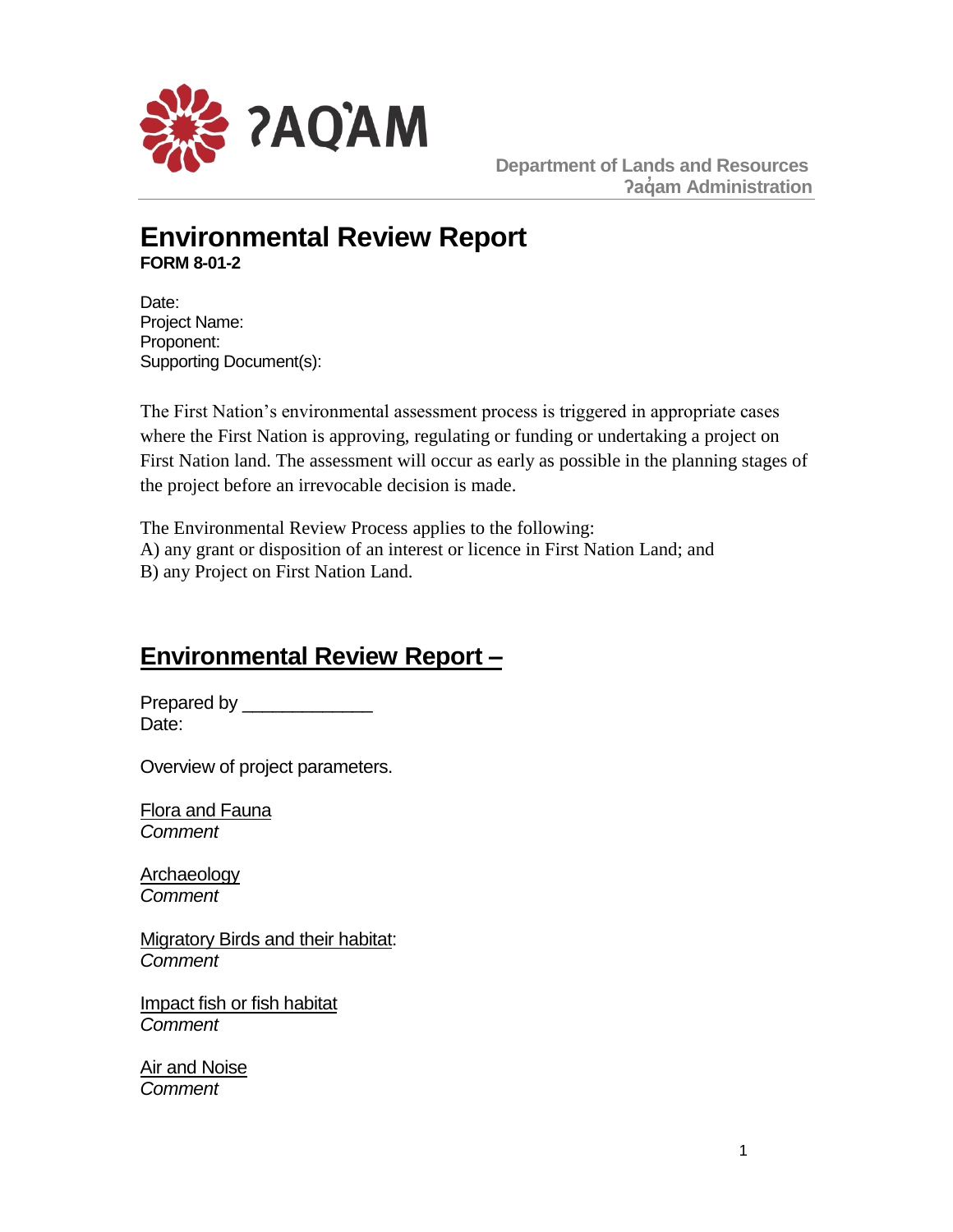**A). Lands Department recommendation on whether the environmental effects of the project are adverse.**

**B.)** Information to Assist Council in determining whether environmental effects are adverse, including information on the **quality of the existing environment compared to the predicted quality of the environment once the project is complete.** 

**C.) The Lands Department recommendation on whether the environmental effects of the project are significant.**

## **D.) Information to assist Council in determining whether environmental effects are significant, including:**

- i) magnitude/severity of the adverse environmental effects and information on whether they are minor or catastrophic
- ii) the extent the project may contribute to cumulative environmental effects
- iii) the geographic extent of the adverse environmental effects, including whether they are localized to a small geographic area or widespread
- iv) the duration and frequency of the adverse environmental effects, such as whether they are long-term or frequent
- v) any known adverse environmental effects are reversible or irreversible; and
- vi) the degree to which the environment has already been adversely affected by human activities, or the fragility of the environment as a result of human activities;

### **E.) the Lands Department recommendation on whether the environmental effects of the project are likely;**

**F) Information to assist Council in determining whether the environmental effects are likely, which involves information on the probability of such effects occurring; and**